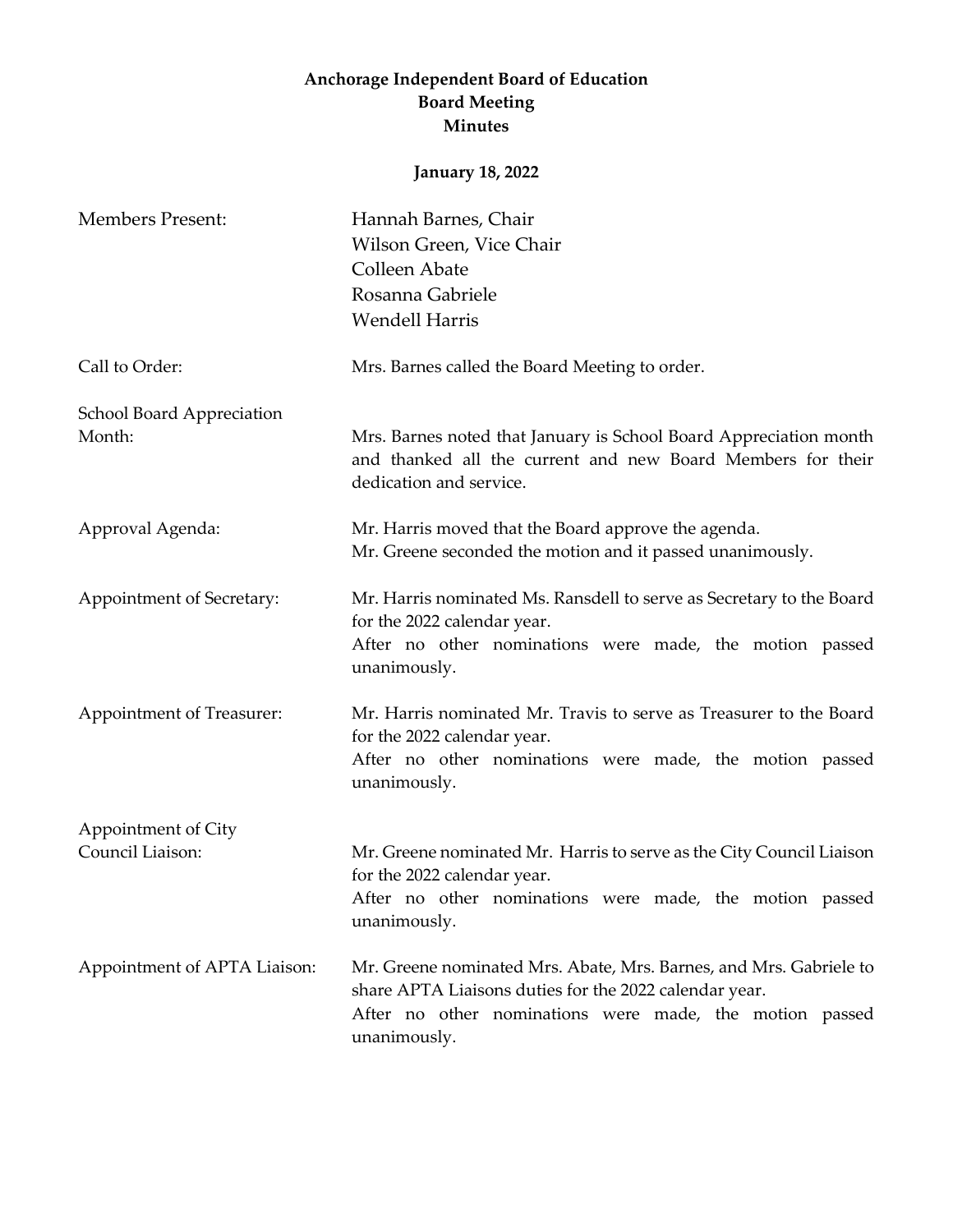| Appointment of School<br>Council Liaison:                                     | Mr. Greene nominated Mrs. Gabriele as the School Council Liaison<br>for the 2022 calendar year.<br>After no other nominations were made, the motion passed<br>unanimously.                                                                                                                                                                                                                                                                                     |
|-------------------------------------------------------------------------------|----------------------------------------------------------------------------------------------------------------------------------------------------------------------------------------------------------------------------------------------------------------------------------------------------------------------------------------------------------------------------------------------------------------------------------------------------------------|
| Appointment of Legislative<br>Contact:<br>Appointment of Invoice<br>Reviewer: | Mrs. Barnes moved that the Board appoint Mr. Greene as the<br>Legislative Liaison for the 2022 calendar year.<br>Mrs. Abate seconded the motion and it passed unanimously.<br>Mrs. Gabriele moved that the Board appoint Mr. Greene to review<br>invoices for the 2022 calendar year.<br>Mrs. Gabriele seconded the motion and it passed unanimously.                                                                                                          |
| Persons Addressing the Board:                                                 | 1. Kim Carpenter spoke to express concerns over leadership and<br>earlier emergency Board Meeting pertaining to COVID-19<br>masking.<br>2. Christina West spoke to express concerns over masking.<br>Hailey Early spoke to express concerns over mandatory masking.<br>3.<br>Maggie Donnell spoke in favor of small class sizes at all grade<br>4.<br>levels.<br>5. Andrea Donan spoke in favor of addressing the needs of students<br>with dyslexia.          |
| <b>Board Member Reports:</b>                                                  | The Board reviewed the following special reports:<br>City Council Report (Oral)-Wendell Harris<br>6.<br>a. No school-related items discussed at the City Council<br>Meeting.<br>7. APTA Report (Oral)-Andrea Donan<br>Handed out school board appreciation cookies.<br>a.<br>b. Auction will be held on 03/05/2022.<br>c. Auction ask item approved<br>d. APTA talked to staff at one of their weekly Friday staff<br>meetings.<br>8. Other Reports<br>a. None |
| <b>Staff Member Reports:</b>                                                  | The Board reviewed the following staff reports:<br>ELA Goal Report (Ms. Turner and Ms. Crouch)<br>1.<br>Three Year Professional Development Plan (Mr. Terry)<br>2.                                                                                                                                                                                                                                                                                             |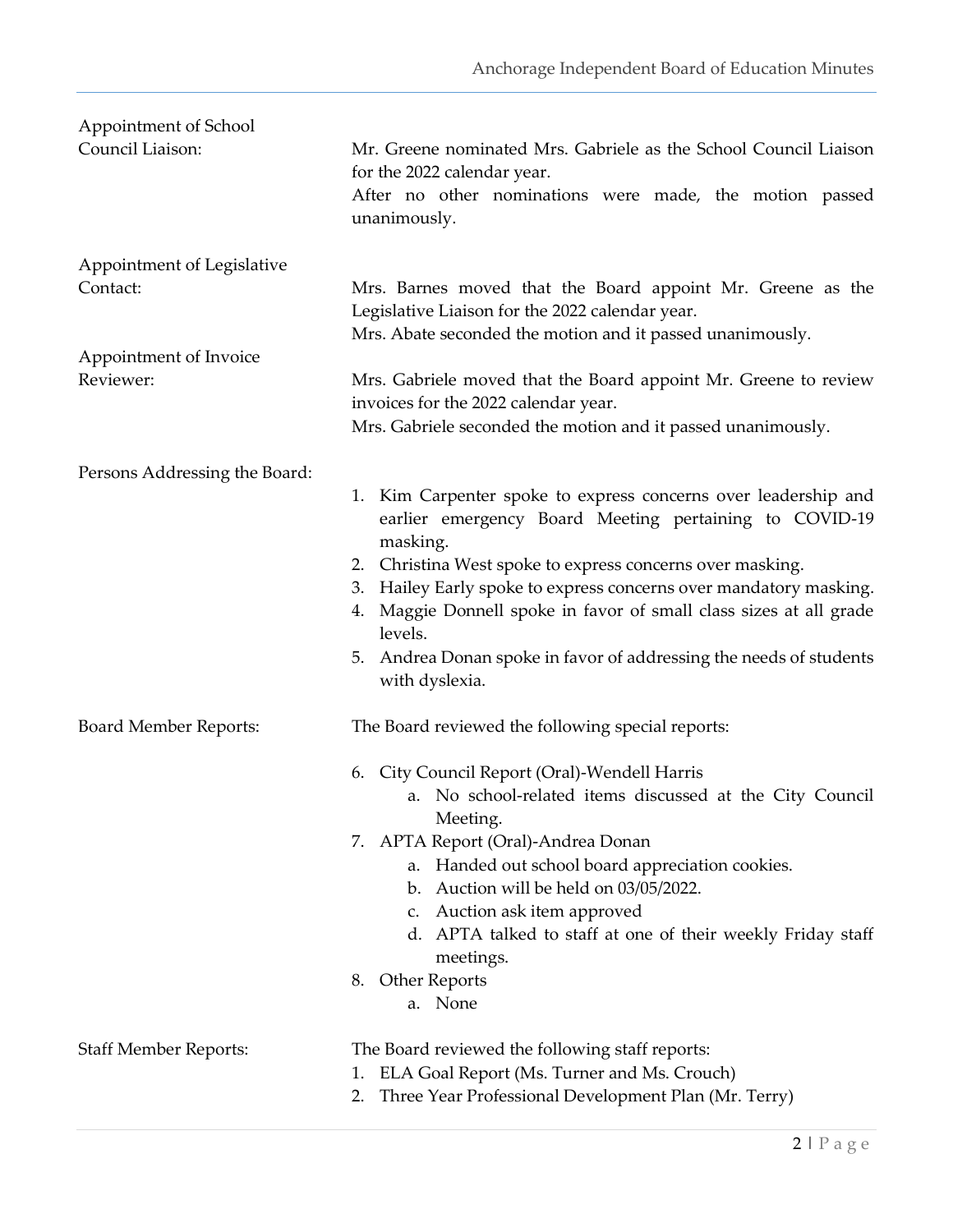|                                                              | 3. Personnel Report (Ms. Ransdell)<br>Superintendent's Report (Ms. Ransdell)<br>4.<br>COVID-19 Planning Metrics (Ms. Ransdell)<br>5.<br>Data Dashboard<br>6.<br>First Reading Dyslexia Policy (Ms. Ransdell)<br>7.<br>Conference Participation Schedule (Ms. Ransdell)<br>8.<br>School Report/Council Report/CSIP (Mr. Terry)<br>9.<br>10. First Reading 2022-2023 School Calendar (Mr. Terry/Ms. Ransdell)<br>11. Semi-Annual Update of Activity Funds (Mr. Terry)<br>12. Review of Superintendent's Itemized Travel Reimbursement<br>Request<br>13. Treasurer's Report (Mr. Travis)<br>14. Review of First Draft of FY 23 Budget and Five-Year Financial<br>Forecast (Mr. Travis) |
|--------------------------------------------------------------|-------------------------------------------------------------------------------------------------------------------------------------------------------------------------------------------------------------------------------------------------------------------------------------------------------------------------------------------------------------------------------------------------------------------------------------------------------------------------------------------------------------------------------------------------------------------------------------------------------------------------------------------------------------------------------------|
| Approval of Revised Safe Return<br>To In-Person Instruction: | Mr. Harris moved that the Board approve the revised 2021-2022<br>Anchorage Independent School District Plan for Safe Return to In-<br>Person Instruction and it was passed.<br>Dissenting: Mrs. Abate & Mr. Greene                                                                                                                                                                                                                                                                                                                                                                                                                                                                  |
| Approval of Second Reading of<br><b>Board Policies:</b>      | Mrs. Abate moved that the Board approve on second reading the<br>proposed change in Board Policies 03.125 and 03.225 (Expense<br>Reimbursement).<br>Mr. Greene seconded the motion and it passed unanimously.                                                                                                                                                                                                                                                                                                                                                                                                                                                                       |
| Consent Items for Approval:                                  | Vouchers<br>1.<br><b>Student Accident Insurance</b><br>2.<br><b>FY23 Snow Removal Contract</b><br>2022 Calendar Year Lawn Care Services Contract<br>4.<br><b>Board Meeting Minutes</b><br>5.                                                                                                                                                                                                                                                                                                                                                                                                                                                                                        |
|                                                              | Mr. Harris moved that the Board approve the consent items as<br>amended.<br>Mr. Greene seconded the motion and it passed unanimously.                                                                                                                                                                                                                                                                                                                                                                                                                                                                                                                                               |
| Closed Session:                                              | Mr. Greene moved that the Board go into closed session per KRS<br>61.810 for the following:<br>1. Superintendent Evaluation KRS 61.810(c)(k)(l)<br>Mr. Harris seconded the motion and it passed unanimously.                                                                                                                                                                                                                                                                                                                                                                                                                                                                        |